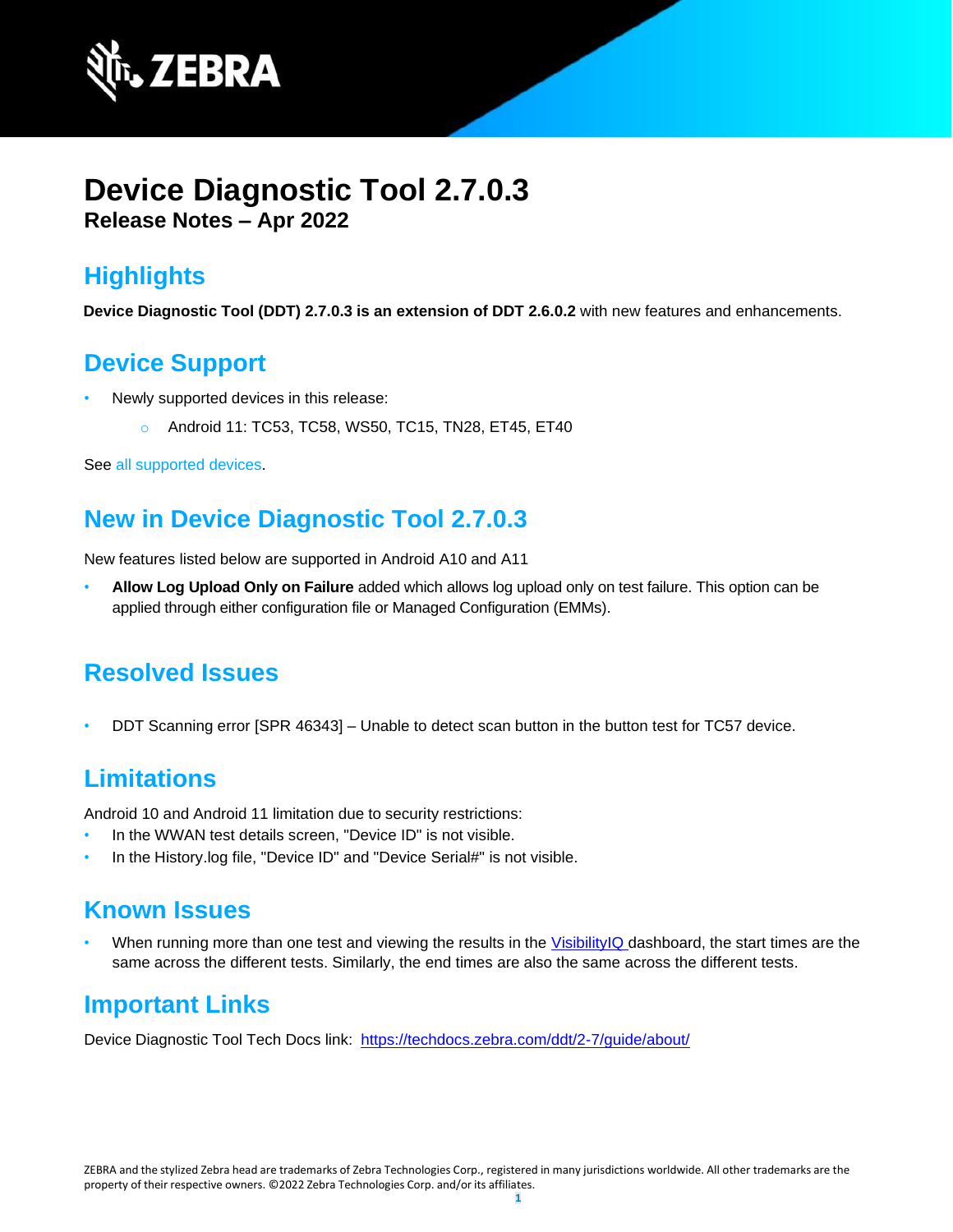

# **Version History**

#### **New in Device Diagnostic Tool 2.6.0.2**

- New **About** screen added, containing version information. To access **About**, tap the menu on the top right of the main screen and select About.
- [Scanner](https://techdocs.zebra.com/ddt/2-6/guide/usage/#scannertest) Test now supports all barcode symbologies. Previously, a restricted set of symbologies were supported, which resulted to a failed test if an unsupported barcode was scanned.
- DDT now sends test result data to Zebra Data [Service](https://techdocs.zebra.com/zds) for integration with [VisibilityIQ.](https://www.zebra.com/us/en/services/visibilityiq.html)
- Added test completion (end) time to the log files, in addition to the test start time.

#### **Resolved Issues**

• None

#### **New in Device Diagnostic Tool 2.5.0.2**

- New SD [Card Test](http://zebra-stage.github.io/ddt/2-5/guide/usage/#devicetests) to check for SD card presence, total/free space, and read/write status.
- DDT is now localized in 7 different languages (French, Italian, German, Spanish, Portuguese, Chinese and Japanese) based on the language of the Android system.
- New Automated Log File Export with [Managed Configuration](http://zebra-stage.github.io/ddt/2-5/guide/managed-config) to remotely export log files to a designated FTP server.

#### **Resolved Issues**

Test result is not logged properly when a test is cancelled.

#### **New in Device Diagnostic Tool 2.4.0.3**

- New feature to upload logs to FTP server. Configuration file and log files can be uploaded on demand from the device to an FTP server.
- New feature to schedule jobs for device tests. Device tests can be scheduled to perform at a specified time. Once a job is scheduled, it automatically repeats at the specified time on a weekly basis.
- New battery threshold value to set the maximum charge cycle count of the battery that triggers "Need to replace battery" in the Decommission Status. Applies only to Power Precision batteries.

#### **New in Device Diagnostic Tool 2.3.0.1**

ZEBRA and the stylized Zebra head are trademarks of Zebra Technologies Corp., registered in many jurisdictions worldwide. All other trademarks are the property of their respective owners. ©2022 Zebra Technologies Corp. and/or its affiliates.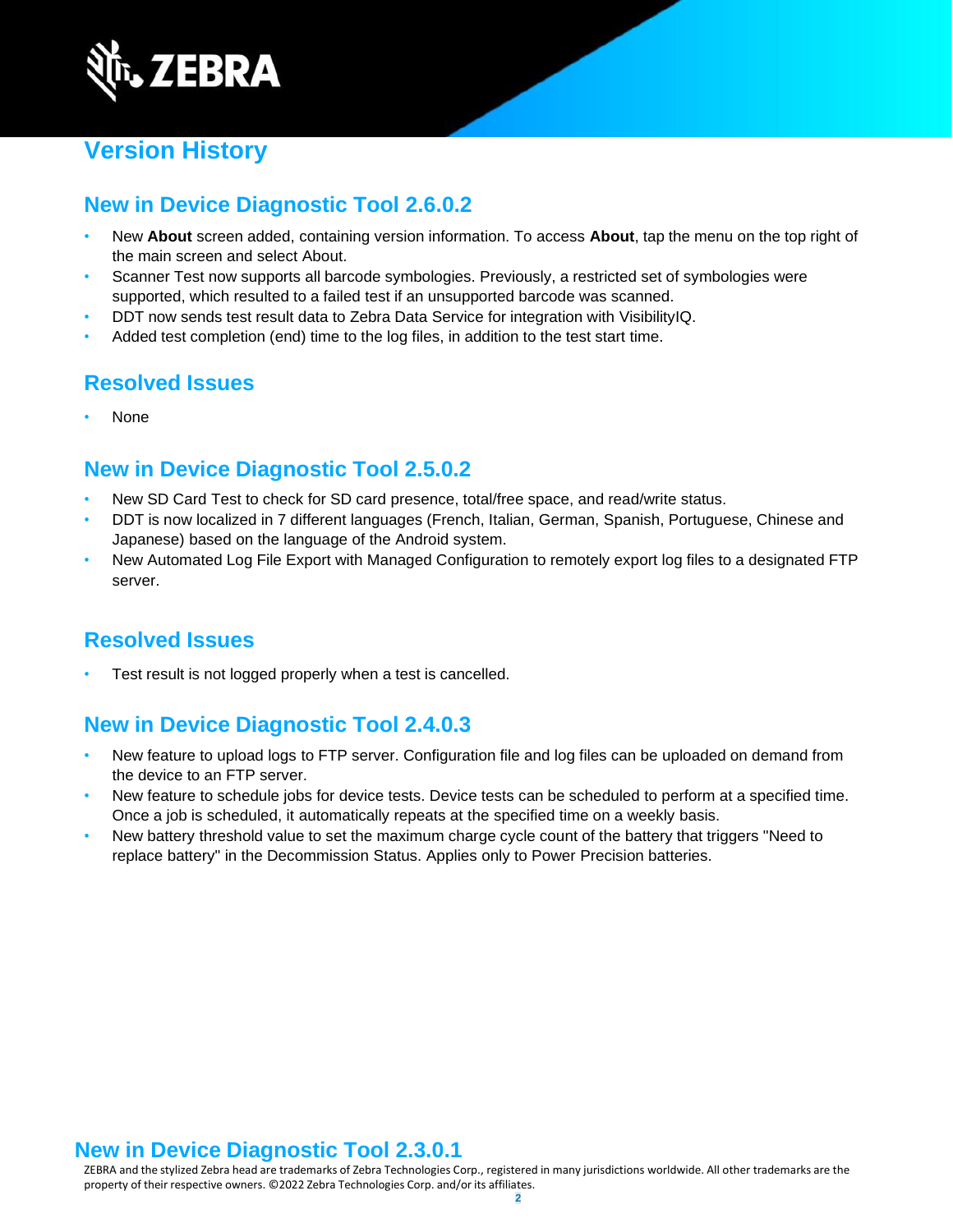

- New [Help](https://techdocs.zebra.com/ddt/2-3/guide/usage/#userinterface) option available which links to the Device Diagnostic Tool support portal.
- New data fields captured for [Battery](https://techdocs.zebra.com/ddt/2-3/guide/usage/#batterytest) test: battery level and battery current capacity.
- New features configurable through the configuration file:
	- o perform tests [individually](https://techdocs.zebra.com/ddt/2-3/guide/configuration/#configurationfile)
	- capture [logs individually f](https://techdocs.zebra.com/ddt/2-3/guide/configuration/#configurationfile)or each test performed
- Fixed an issue where DDT does not revert the device back to its original device orientation, landscape or portrait mode, after application exit.
- [Enhancements:](https://techdocs.zebra.com/ddt/2-3/guide/usage/#userinterface)
	- $\circ$  For the WLAN test, the radio power cycle is replaced by a check to determine if the WiFi radio is enabled. If the WiFi radio is not enabled when initiating the WLAN test, the user is prompted to enable the radio.
	- o To display the ESSID from a WLAN test on Android O or higher, *Location* service is required to be enabled on the device due to Android restrictions. If *Location* service is not enabled, the user is prompted to enable it. If the test proceeds without *Location* service enabled, *ESSID* returns "Location not enabled" instead of "Unknown SSID."
	- $\circ$  For the WWAN test, if a sim card is not present in the device, the test no longer fails and now shows *Absent* for the *Sim State* along with the appropriate status for the rest of the WWAN parameters.

#### **New in Device Diagnostic Tool 2.2**

- New devices supported see supported devices for Device Diagnostic Tool on Zebra [Downloads.](https://www.zebra.com/us/en/support-downloads/software/utilities/device-diagnostic-tool.html)
- Android 10 limitations due to security restrictions:
	- o In the WWAN test details screen, "Device ID" is not visible.
	- o In the History.log file, "Device ID" and "Device Serial#" is not visible.
- Fixed Issues:
	- $\circ$  On TC20 and TC25 Android Oreo, when performing the Button test the scan trigger press fails.
	- $\circ$  On TC25 Android Nougat, when performing the Button test the Time Remaining value for the parameter timeout does not take into effect for PTT or scan buttons.
- Known Issues:
	- $\circ$  On Android 10 WWAN devices, if a sim card is not inserted and a WWAN test is performed, improper values may be returned for Voice state.
	- $\circ$  When a battery test is performed, improper values may be displayed on the following devices: Devices that require AC Power to operate (no battery exists), such as CC605 and CC610 ET50 devices - the part number, serial number and manufactured date may display improperly